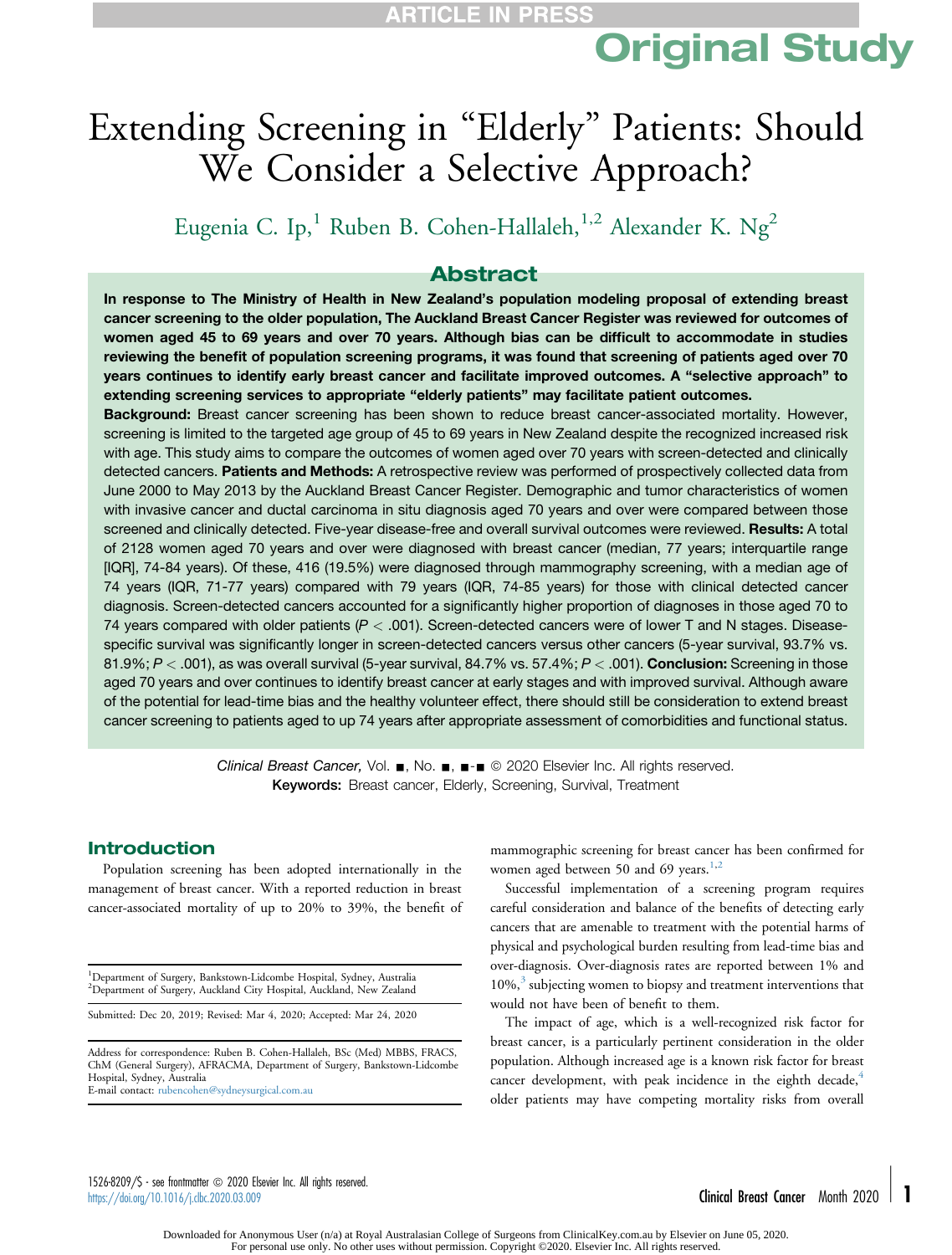## **ARTICLE IN PRES**

## Extended Screening in "Elderly" Patients

| The Characteristics and Outcomes of Women Aged 70 years and Over Diagnosed With Breast Cancer in Auckland<br>Table 1 |                        |                            |              |         |
|----------------------------------------------------------------------------------------------------------------------|------------------------|----------------------------|--------------|---------|
|                                                                                                                      | Screen-detected, n (%) | Clinically Detected, n (%) | Total, n (%) | P Value |
| No. patients                                                                                                         | 416 (19.5)             | 1712 (80.5)                | 2128 (100)   | N/A     |
| Median age, y (IQR)                                                                                                  | 74 (71-77)             | 79 (74-85)                 | 77 (73-84)   | N/A     |
| T stage                                                                                                              |                        |                            |              | .116    |
| Unknown                                                                                                              | 7(1.7)                 | 49 (2.9)                   | 56 (2.6)     | < .001  |
| Tis (DCIS)                                                                                                           | 84 (20.2)              | 82 (4.8)                   | 166 (7.8)    |         |
| T1                                                                                                                   | 268 (64.4)             | 577 (33.7)                 | 845 (39.7)   |         |
| T <sub>2</sub>                                                                                                       | 50(12.0)               | 786 (45.9)                 | 836 (39.3)   |         |
| T <sub>3</sub>                                                                                                       | 7(1.7)                 | 148 (8.6)                  | 155(7.3)     |         |
| T <sub>4</sub>                                                                                                       | 0(0.0)                 | 70(4.1)                    | 70(3.3)      |         |
| N stage                                                                                                              |                        |                            |              | .516    |
| Unknown/not done                                                                                                     | 110 (26.4)             | 452 (26.4)                 | 562 (26.4)   | < .001  |
| N <sub>0</sub>                                                                                                       | 252 (60.6)             | 721 (42.1)                 | 973 (45.7)   |         |
| N <sub>1</sub>                                                                                                       | 40(9.6)                | 333 (19.5)                 | 373 (17.5)   |         |
| N <sub>2</sub>                                                                                                       | 10(2.4)                | 119(7.0)                   | 129(6.1)     |         |
| N3                                                                                                                   | 4(1.0)                 | 87(5.1)                    | 91(4.3)      |         |
| Outcome                                                                                                              |                        |                            |              | < .001  |
| Deceased: breast cancer                                                                                              | 26(6.3)                | 280 (16.4)                 | 306 (14.4)   |         |
| Deceased: other cause                                                                                                | 56 (13.5)              | 481 (28.1)                 | 537 (25.2)   |         |
| Alive                                                                                                                | 334 (80.3)             | 926 (54.1)                 | 1260 (59.2)  |         |
| Unknown                                                                                                              | 0(0.0)                 | 25(1.5)                    | 25(1.2)      | N/A     |

Abbreviations: DCIS = Ductal carcinoma in situ; IQR = interquartile range;  $N/A$  = not applicable.

poor health that may subject them to alternative causes of mortality. The benefit of early cancer detection may also be negated if their poor health excludes treatment options. Accordingly, the upper age limits of screening programs vary internationally. Currently, the program in New Zealand screens women up to 69 years of age, whereas the United Kingdom, Australia, and the Netherlands screen women up to 70, 74, and 75 years, respectively.

Since implementation in 1998 to target women aged 45 to 69 years, the New Zealand program has successfully reduced breast cancer mortality in those aged 50 to 64 years by 3% per annum. However, despite a rising life expectancy rate in women, to 83 years,<sup>5</sup> an indirect marker of reduced competing mortality factors in the seventh decade, the upper limit of the target screening age group has not been extended. Rather, women aged 70 years and over may individually "volunteer" to continue breast cancer screening if health-conscious or in good health. This is despite 80% of patients diagnosed with breast cancer actually surviving 10 years or more with current management regimes.<sup>6</sup>

The purpose of this study was to compare the outcomes of screen-detected and clinically detected breast cancers in those aged 70 years and over in New Zealand. It aimed to address whether extended population screening may be of benefit owing to the increased life expectancy rates since the 1990s.

### Patients and Methods

The Auckland Breast Cancer Registry was reviewed to identify all screen-detected and clinically detected ductal carcinoma in situ (DCIS) and breast cancers from June 2000 to May 2013. The Auckland Breast Cancer Register captured all breast cancer cases in the Greater Auckland Region since its establishment on June 1,

2000, with mandatory reporting of breast cancer and DCIS in New Zealand.

Prospectively collected data on all patients aged 70 years and over, including demographics, DCIS and cancer characteristics, treatment, and long-term outcomes, were retrospectively reviewed. Breast cancer characteristics were reviewed based on the American Joint Committee on Cancer TMN eighth edition staging system. Follow-up occurred until November 23, 2017 when calculating outcomes, recurrences, and survival. Disease-specific and overall survival rates were defined as time from diagnosis to last follow-up or date of death. Male patients and patients with unknown presentations were excluded from the study.

Statistical analyses were performed using GraphPad Prism (Version 6.0; La Jolla, CA), including the  $\chi^2$  test for categorical comparison, Kaplan-Meier curves for 5-year survival rates, and univariate Cox regression analysis with R Studio used to determine prognostic impact of tumor and age on survival.

#### **Results**

From June 2000 to May 2013, a total of 2128 patients aged 70 years and over (median, 77 years; interquartile range [IQR], 73-84 years) were diagnosed with breast cancer in Auckland. Of these, 416 (19.5%) patients were diagnosed via breast screening, whereas the remaining 1712 (80.5%) were diagnosed after clinical assessment. Clinical symptomatology included a palpable mass in 72.7% (n = 1554), whereas 6.3% (n = 134) reported pain, skin changes, or nipple discharge. Incidental diagnosis was made in 1%  $(n = 22)$  of patients.

Patients with screen-detected cancers were younger than those with clinical symptomatology, with a median age of 74 years (IQR,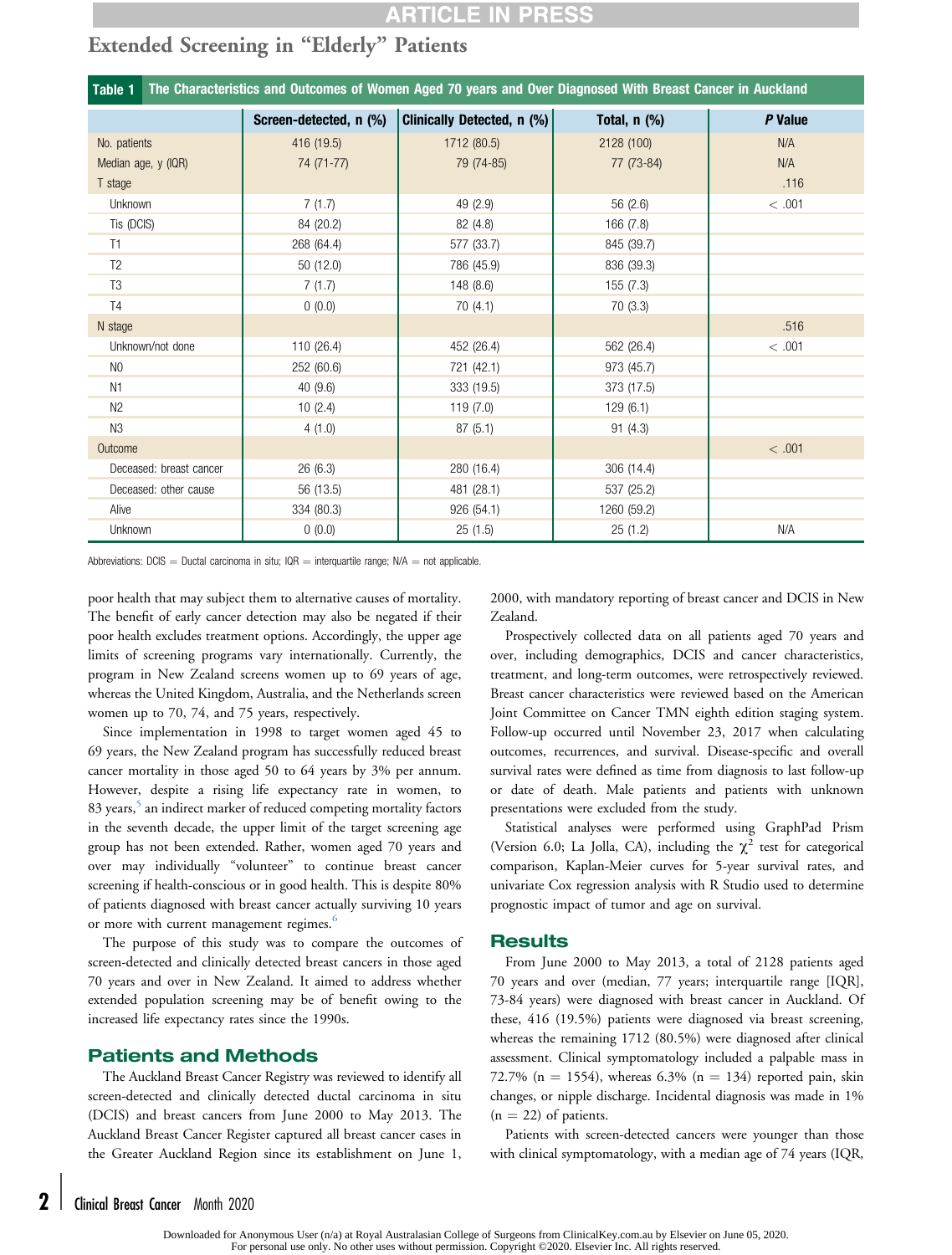## **ARTICLE IN P**

## Eugenia C. Ip et al





71-77 years) compared with 79 years (IQR, 74-85 years) for the latter. Accordingly, when reviewing the detection of breast cancer at the different age groups, there was a higher proportion of screendetected cancers in those aged 70 to 74 years when compared with those aged 75 years and over  $(33.8\% \text{ vs. } 12.7\%; P < .001)$ .

Reflecting the established notion that screening may allow earlier detection of change within the breast, the stage of disease was significantly lower in patients who had presented with screendetected cancer in both the T and N stages, as seen in Table 1. Accordingly, there was a higher rate of nonoperative management in the clinically detected group (11.5% vs. 1.9%;  $P < .001$ ).

Owing to the older median age of diagnosis between screen- and clinically detected breast lesions, the median follow-up period was longer for those who were screen-detected (62.5 vs. 50.7 months). At last follow-up, a higher proportion of the screen-detected patients had no evidence of disease when compared with those who were



clinically detected (356 [85.6%] vs. 1118 [65.3%] patients;  $P < .001$ ). Disease status was unknown in 100 patients at last follow-up owing to the retrospective nature of this register review, encompassing 14 (3.4%) screen-detected and 86 (5.0%) clinically detected patients.

Recurrent disease patterns were not significantly different between the 2 groups, with similar proportions of locoregional relapse and distant metastases. Two (5.3%) screen-detected patients compared with 14 (4.5%) clinically detected patients experienced locoregional recurrence, and 36 (94.7%) screen-detected patients compared with 297 (95.5%) clinically detected patients experienced distant metastases ( $P = .689$ ). Five-year disease-specific survival was, however, significantly better in the screen-detected group when compared with the clinically detected group (93.7% vs. 81.9%;  $P < .001$ ) as seen in Figure 1. Overall survival was similarly better in the screen-detected group (84.7% vs. 57.4%;  $P < .001$ ), as seen in Figure 2.

Reviewing mortality after allowing for tumor stage, each increase of 1 year in age increased the risk of mortality by 23% and 63% for those aged between 60 and 69 years and 80% to 104%, respectively, when compared with those aged 45 to 60 years. Although there was a non-significant trend of increased mortality in those aged between 70 and 79 years, the effect of tumor stage on mortality was that those with higher stage of disease had greater mortality when compared with those of lower stage presentation. Allowing for age and stage of presentation, those with clinically detected breast cancer had 2.12 times increased mortality with any Tis (DCIS) diagnosis compared with those who presented following screening as seen in Figure 3.

#### **Discussion**

The incidence of breast cancer in females in New Zealand has increased with time, from 88.8 per 100,000 in 1998 to 94.4 per 100,000 in 2013. Breast cancer-associated mortality has declined owing to the introduction of breast cancer screening in 1998, from 25.2 per 100,000 to 17.7 per  $100,000$ .<sup>7,8</sup> Without disputing its success in reducing overall breast cancer-associated mortality, the guidelines for breast cancer screening have not evolved since its introduction, despite rising life expectancy and presumed decreased competing mortality factors for women in New Zealand. The previous lack of extended screening may be owing to conflicting evidence about the benefits in the older population (ages 70 to 74 years), with some studies concluding insufficient evidence, whereas others report up to 15% reduction in late-stage presentations if adequate participation occurs.<sup>9</sup> A recent impact analysis through population modeling by the National Screening Unit postulates that extended screening to 74 years may reduce breast cancer mortality by one-third.<sup>8</sup>

However, clinicians may be biased with the notion of an "elderly patient," as they are stereotypically attached to a notion that those aged over 65 years, as per the World Health Organization, may be medically frail and unable to undergo available treatment options.<sup>10</sup> Studies have reported varying treatment regimens offered by clinicians despite the National Institute of Clinical Excellence guidelines stating that, irrespective of age, early and locally invasive breast cancer should be treated with surgery and appropriate systemic therapy rather than endocrine therapy alone.<sup>11</sup> Radiotherapy

Downloaded for Anonymous User (n/a) at Royal Australasian College of Surgeons from ClinicalKey.com.au by Elsevier on June 05, 2020. For personal use only. No other uses without permission. Copyright ©2020. Elsevier Inc. All rights reserved.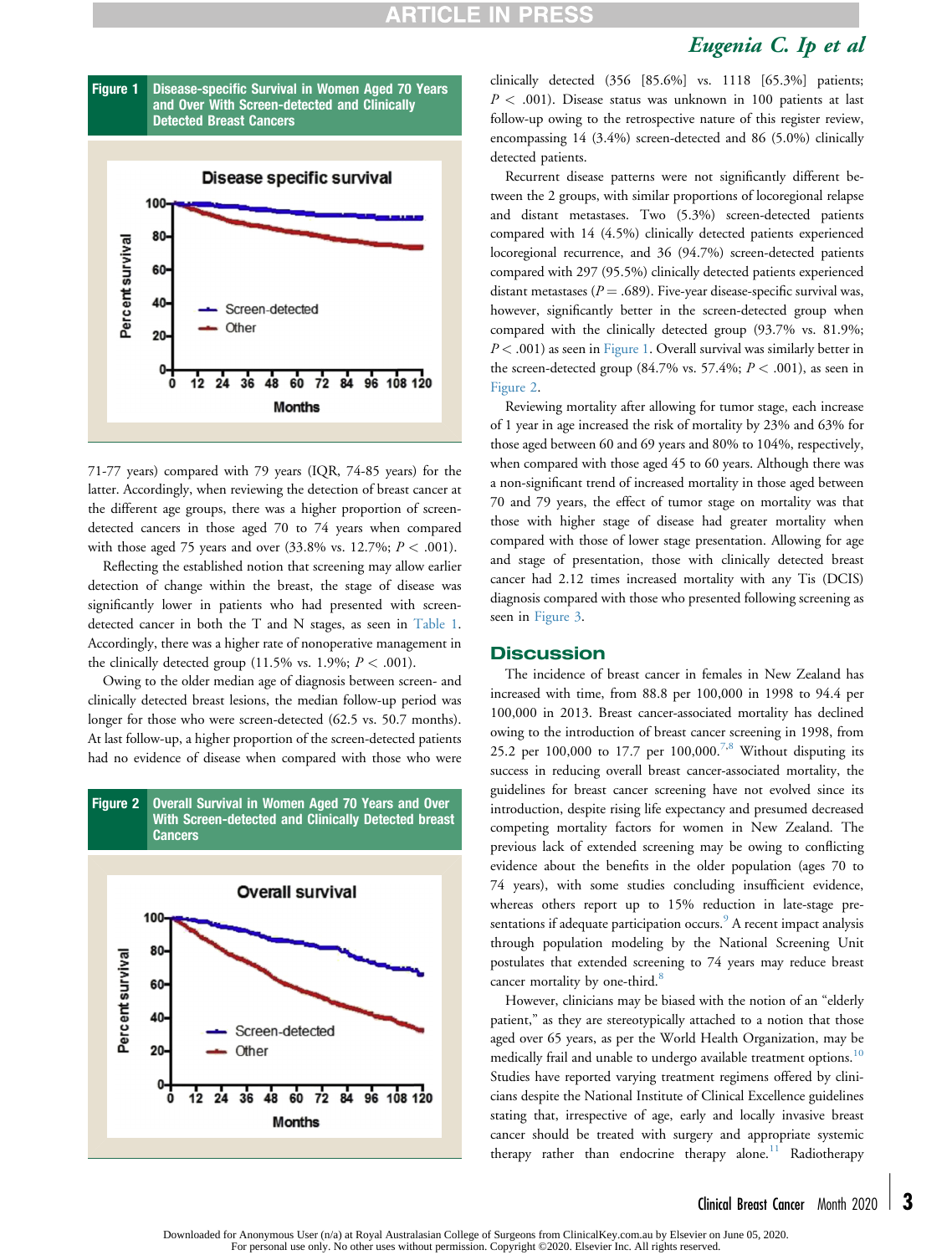## **ARTICLE IN PRE**

## Extended Screening in "Elderly" Patients

Figure 3 Cox Regression Analysis of Mortality Risk Associated With Diagnosis



Abbreviations:  $Cl =$  confidence interval; HR  $=$  hazard ratio.

recommendations were particularly tenuous, with clinicians biased towards treatments they provide. The inclination for altered management and possible clinician bias based on actual rather than physiological age $10,12$  was reflected by our study results, which showed a higher proportion of under-treated older patients with clinically detected breast cancer who underwent nonoperative or primary endocrine therapy.

It is difficult to ascertain the most appropriate treatment regimen for a specific age category of patients, as individuals differ in their overall health and functional status. However, under-treatment with deviation from established guidelines likely underpins the lower reported relative 5- and 10-year survival rates of breast cancer in the "elderly" population. The results of under-treatment with a high rate of nonoperative management in review of the registry's older population has likely contributed to the higher rate of disease at last follow-up, and poorer disease-specific 5-year and overall survival.

In an attempt to improve breast cancer survival, earlier detection prior to clinical symptomatology is a critical consideration and assumption to the population modeling of extended screening to 74 years by the Ministry of Health's analysis.<sup>8</sup> Akin to the ideology behind population-based breast screening for those aged 50 to 69 years, our study reflected their results in that those aged 70 years and over with screen-detected cancers had significantly lower American Joint Committee on Cancer T and N stages compared with those who presented with clinical symptoms. Screening identified 20.2% DCIS and 64.4% T1 lesions, compared with 4.8% and 33.7%, respectively, in the clinically detected group. These results reflect other international studies that have demonstrated that screening in the older population will reduce late-stage presentations and reduced breast cancer mortality, even if the magnitude of the effect was small. $1-15$ 

The implication of earlier cancer detection is increasingly justified in the past decade, with substantial advances made in the surgical, local, and systemic management options for breast cancer. Given the evolving treatment options that may be possible in the older patient, our study demonstrated that extending the upper age limit of screening should be considered in New Zealand. The majority of screen-detected cancers were found in those aged 70 to 74 years,

reflective of the recent Impact Analysis by the National Screening Unit.<sup>8</sup> Moreover, our study found that there was a marked decrease in the proportion identified in those aged over 75 years; hence, those aged over 75 years are less likely to benefit from screening.

Despite the postulated benefits, however, equitable resource allocation of health care professionals and financial and physical infrastructure remains a concern to ensure appropriate distribution among the population. Rather than extended screening to 74 years in the entire population, potential means of selective identification of women between 70 to 74 years who would benefit from ongoing screening may be achieved by completion of a comprehensive geriatric or functional performance assessment. If not time feasible at BreastScreen Aotearoa clinics, this may be completed in conjunction with general practitioners who are the primary carers for a woman's overall health assessment. Using an assessment to identify those who are still healthy would identify those that would continue to benefit from screening, without the added burden of including those who would not benefit or be able to undertake systemic therapy and surgery owing to competing morbidity factors.<sup>16</sup> Incorporating this selective approach would reflect current United States guidelines that recommend ongoing breast cancer screening for healthy elderly women with an expected life expectancy of  $10$  years.<sup>17</sup> Currently, although women aged between 70 and 74 years with average risk may obtain mammogram imaging at the public hospital on their own accord, the removal of their invitation to screening may cause women to inaccurately interpret their risk as minimal and forgo subsequent imaging.

It is unclear what the optimum means are of assessing the patient's medical and functional performance status is to establish if they are "frail" and justify the benefit of ongoing breast cancer screening.<sup>18</sup> Although a comprehensive geriatrics assessment tool exists<sup>17</sup> that thoroughly reviews somatic, functional, and psychosocial factors to improve treatment compliance, quality of life, and overall survival, it is a time-demanding tool that may be difficult to incorporate into a busy surgical clinic. Other screening tools that may guide cognitive and functional assessments to reduce clinician influence and bias include the abbreviated comprehensive geriatrics assessment, Vulnerable Elders Survey, and the Charlson Comorbidity Index Scoring System.<sup>1</sup>

Downloaded for Anonymous User (n/a) at Royal Australasian College of Surgeons from ClinicalKey.com.au by Elsevier on June 05, 2020. For personal use only. No other uses without permission. Copyright ©2020. Elsevier Inc. All rights reserved.